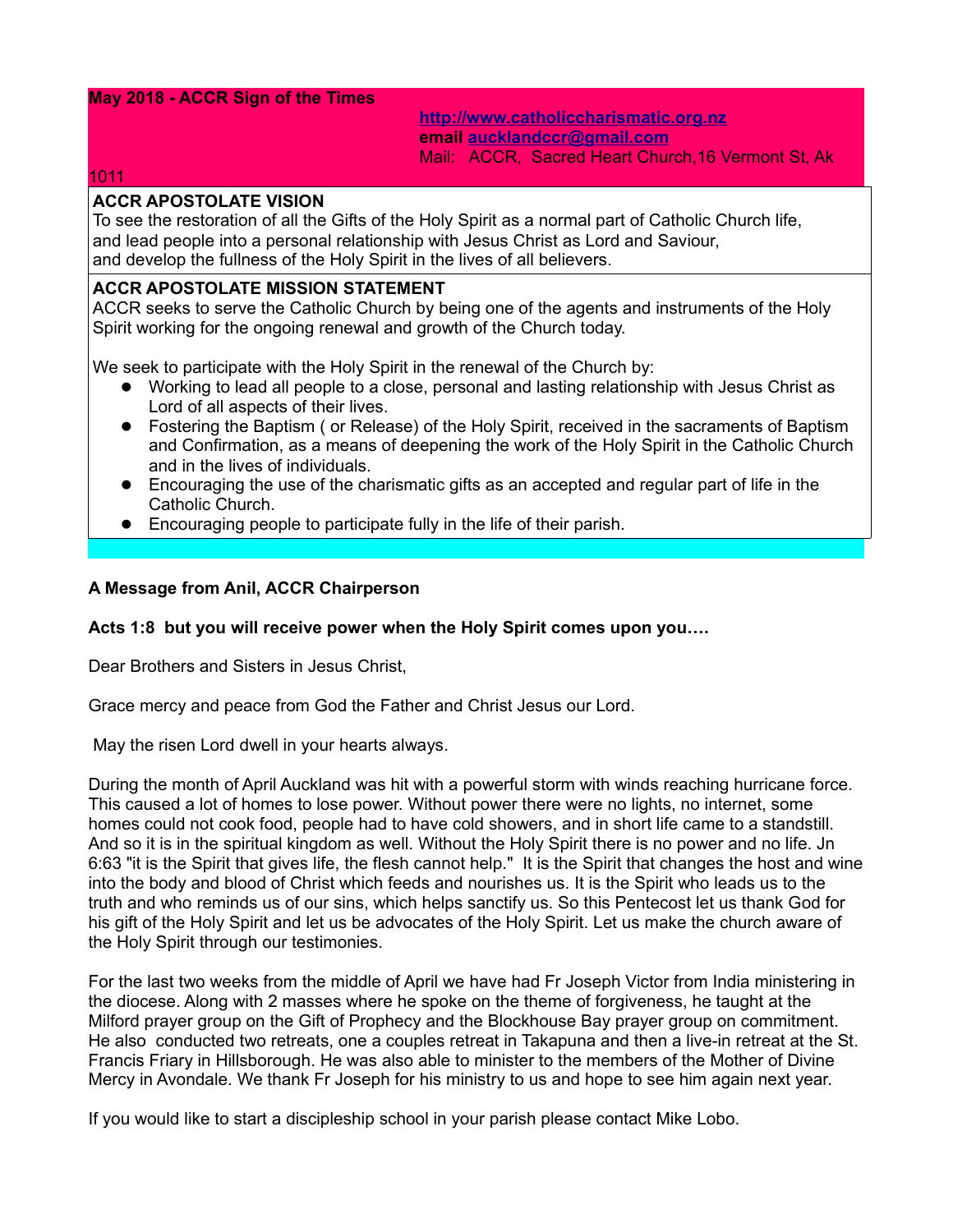Once again thank you for all your efforts in spreading the kingdom. Continue to keep the renewal and the programmes in your prayers.

God bless,

**Anil.**

# **Calendar these CCR dates (for more information see below or in later newsletters)**

**May 20: Pentecost:** 4-6pm. Lamb of God invite us all to join them at Christ the King Parish, Owairaka for Praise and Worship, prayer and fellowship. Please bring a plate to share.

**June 9, 16, 23 and 30th: Life in the Spirit Seminar: 7pm** run by St. Vincent de Paul Prayer Group (SVDP) **at St. Vincent de Paul Church, Milford.**

**July 27 - 29: Dove Camp Auckland :** 

**Aug 18: Breakthrough Concert:** 

**Sept 28-30: Joshua Camp:** MAX18NZ National Catholic Mens Camp at Kings College, Otahuhu at [www.max18nz.info](https://max18nz.us11.list-manage.com/track/click?u=e18eab0c2ef3f49b33b96ee7b&id=1c847e9037&e=b79ca322dc)

# **Scroll down for more information**

 Thank you to all those who supported Fr Josephs events, and those who supported the movie fundraiser. The Movie, Paul the Apostle of Christ, was well worth seeing.

Pentecost Celebration coming up: See you there.

We hope to see you all at the Pentecost celebration on **May 20th, 4-6pm at Christ the King Parish, Owairaka.** We'll have Praise and Worship, prayer and fellowship hosted by Lamb of God. Please bring a plate to share.

# A report on Fr Joseph's Retreat

*Come away with me. Let us go alone to a quiet place and rest for a while. Mk 6:31* Our weekend retreat with Fr Joseph Victor began on Friday, 27<sup>th</sup>. Ten of us gathered together with Father for a spirit filled weekend. There were talks on Salvation, the different types of Christians, Fighting and seeking, Life & death and Claiming God's promises and seeing their fulfilment. The talks were filled with amazing passages from the bible as Father shared new revelation on these beautiful scriptures. Each of us were able to have individual confession and counselling sessions with Father. With Reggis' guitar and all our voices we were also able to make beautiful music for the Lord during our times of praise & worship. On both nights when the talks ended none of us wanted to return to our rooms as we hungered for more. Oh, I also need to say that the rooms were very comfortable, and the food was amazing. We hope that there will be a larger group next year. The cost of \$215 for two nights with all meals and comfortable accommodation was money well spent.

Fr. Joseph said that it is good to make a retreat at least once a year, if possible, so that we can re-treat ourselves – with a play on the word treat; being a sweet treat as well as treatment to re-energise our souls. The highlights were many but a notable one for me was the reconciliation and counselling with Fr Joseph which helped me come away with a strong sense of the peace of God and a new conviction to walk firmly in faith, knowing that Jesus is with me. We had two beautiful masses and times of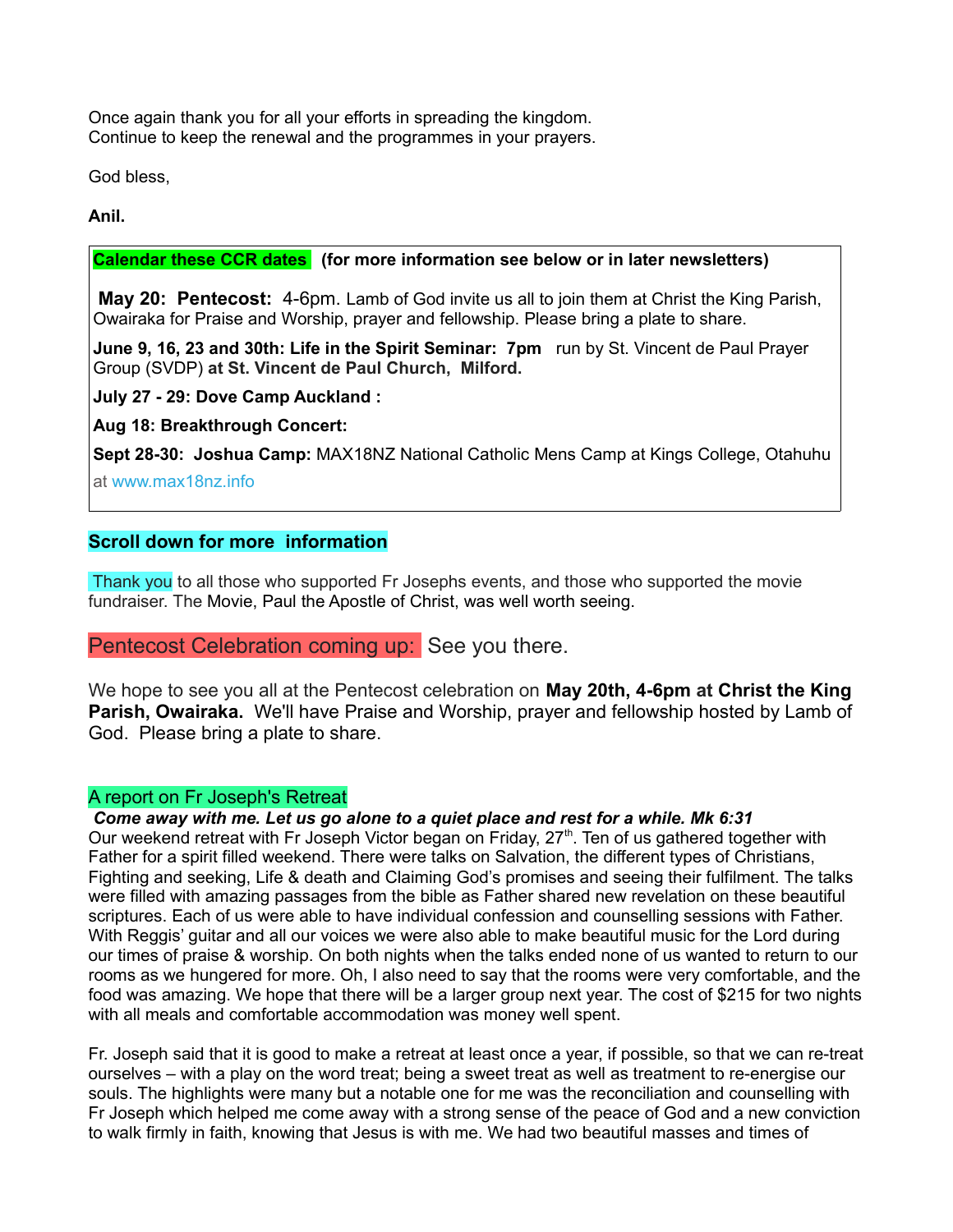community prayer and solitary reflection. The entire 48 hours were like the mountain experience that I have been craving to have for a long time. Praise God for his mercies which are new every morning and for the grace that he poured out upon each of the retreatants and our families.

# **A Testimony from Caroline Mascarenhas from the HSI school in Blockhousebay.**

I attended the HSI school last year at St Dominic's parish with Anil Baptist as our coordinator.

It was a spiritual journey that brought me back to my God. I had been in the Charismatic renewal years ago and had a reasonably good prayer life then but somehow I had drifted away from the Lord. I had stopped reading the Bible, just said my night prayers and went to church as a Sunday Catholic. When the school of discipleship was announced at our church I wasn't keen to attend at all. At my husbands prompting I decided to go and see what it was about.

The first session itself got my attention. It made me want to come closer to my God. I wanted to know the Bible better. I had heard about Aneel Aranha and was curious to hear more of his teachings, so I started attending the school. After the first five sessions I knew it was something I wanted to commit myself to. The video talks by Aneel was quite intriguing and I enjoyed the group sharing after that. It helped us to discuss our views as to how we perceive things, open up new ideas and thoughts and gave us a deeper insight into our Christian faith.

I also enjoyed the fellowship and chats that we had. We appreciate the commitment by Anil and Jennifer in running the school and thanks to Jennifer we enjoyed having a cup of tea or coffee and some snacks during or after the group discussions. This fellowship bonded all of us as one big family in Christ.

And that's not all. Many graces have flowed through us attending the school. Many prayers have been answered and personally I too have been blessed. Previously, even standing before a crowd would be nerve racking for me. I couldn't speak even a few words without my heart pounding with anxiety. Now my awesome God has given me the grace not only to speak boldly but also to lead the praise and worship for our prayer group. Even within my family I can see God's grace working in our lives.

I encourage you brothers and sisters to attend this school, try it out for yourself and see God's grace is flow in your life. Stay blessed!

# **A photo of the Blockhouse Bay HSI Discipleship School graduates.**



**Please contact Mike Lobo mlobo@titan.co.nz or Kevin Farrell [kevinruthf@xtra.co.nz](mailto:kevinruthf@xtra.co.nz) for info re starting a School of Discipleship in your parish.**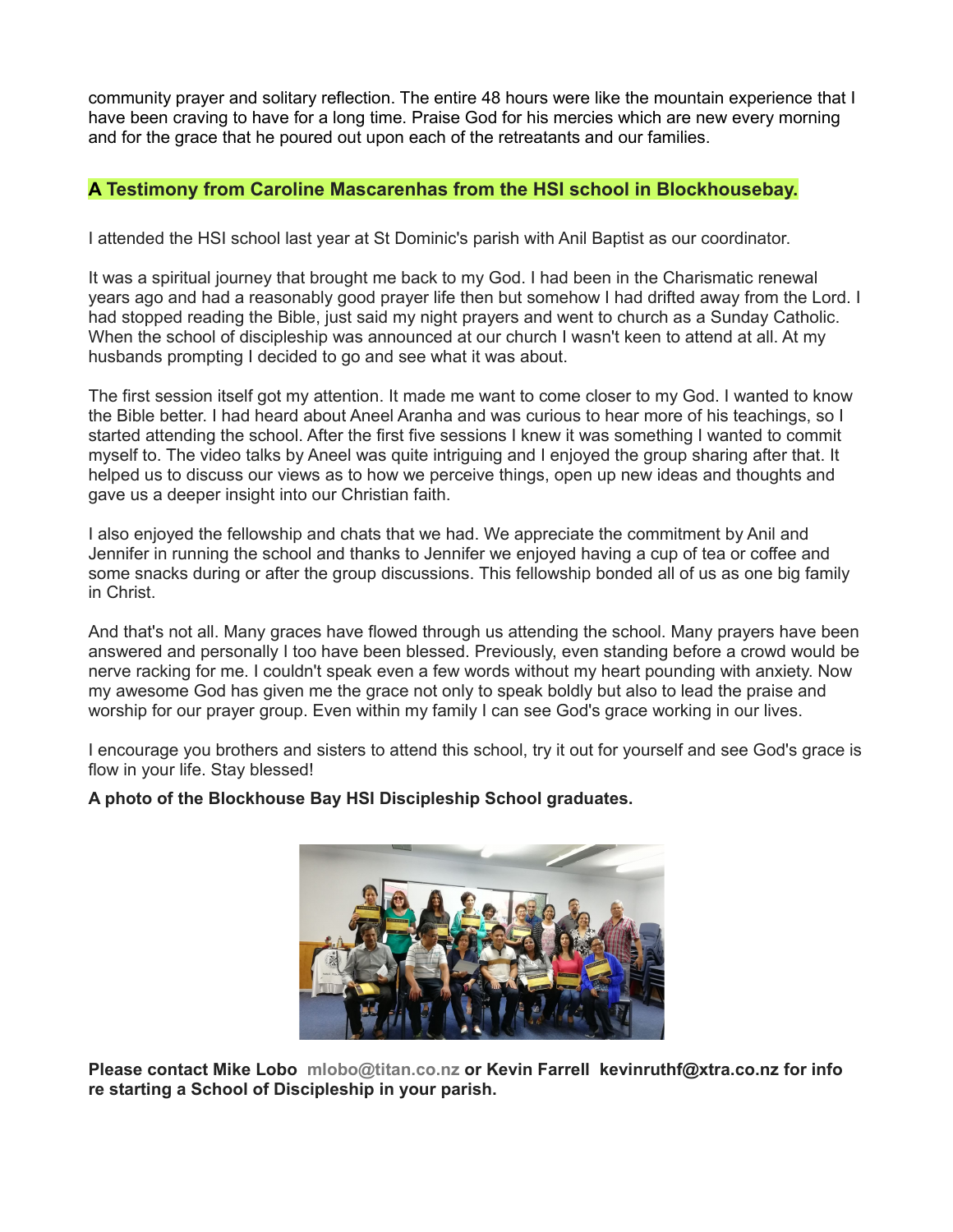# More News from the prayer groups.

# **Manly prayer group.**

We all wish Barbara Jones a very happy 90th birthday for the 15th May.

# **Orewa prayer group**

On May 3rd we had a surprise visit to our Core Group meeting from Mike Lobo with Fr Joseph Victor . He celebrated a beautiful Mass for us (including a few prayer group members) at the home of Joanne and Chris Wilson, overlooking Orewa Beach on a stunning day. So blessed! Fr Joseph shared his faith journey with us and expanded the Mass to bring forth many treasures from our understanding of the Holy Eucharist.

Our group is planning to run a new version Life in the Spirit Seminar DVD called "The Gift" which we will source from Australia. This will begin in July and run for 6 weeks.

Prayer group members are heavily involved in parish ministries and maintain a 'Holy Spirit' presence in the parish.

# **St Vincent de Paul prayer group:**

Everyone is welcome to join us for our Life in the Spirit seminar ( 4 Saturday nights in June) **See flyer attached.** 

**Also** for our Bible Study Program: **The Bread of Life (The Holy Eucharist).** Second session Saturday 12<sup>th</sup> May, 7.30pm All welcome. St. Vincent de Paul Church, Milford. Led by Deacon David Marshall (6 Sessions: 14 April, 12 May, 14 July, 11 Aug., 08 Sept., & 13 Oct. 2018)

**Life in the Spirit Seminars: Please continue to keep these seminars and their leaders in Prayer.**

1. **April 16 - May 28:** Mondays 7-9pm at St Johns, East Coast Bays parish organised by Jesus the Good Shepherd prayer group mission team.

2. **June 9th - 30th:** at Milford Church. A Life in the Spirit Seminar organised by St Vincent de Paul prayer group, 4 Saturday evenings from 7pm.

**3. July for 6 weeks.** Life in the Spirit Seminar DVD called "The Gift" will be hosted by the Orewa prayer group.

# **2018 Breakthrough Concert**

**18th August from 7 pm at Bruce Mason Centre, Takapuna**

# 2018 Breakthrough Concert - 18th August from 7 pm at Bruce Mason Centre, Takapuna

The BreakThrough concert returns with the best contemporary and timeless Christian music, dance and drama. Presented by Auckland Catholic Charismatic Renewal in association with Jesus the Good Shepherd prayer group.

This time the theme is '**The battle rages on… but the war's already won**'. Journey through the bible to discover the meaning of life, suffering, our struggles and our victory in Christ.

*Participation in BreakThrough*– We need singers, dancers and actors. We look forward to strong support from our renewal members and your families. So please spread the word. Contact [engelbert.dsouza@yahoo.com.](mailto:engelbert.dsouza@yahoo.com)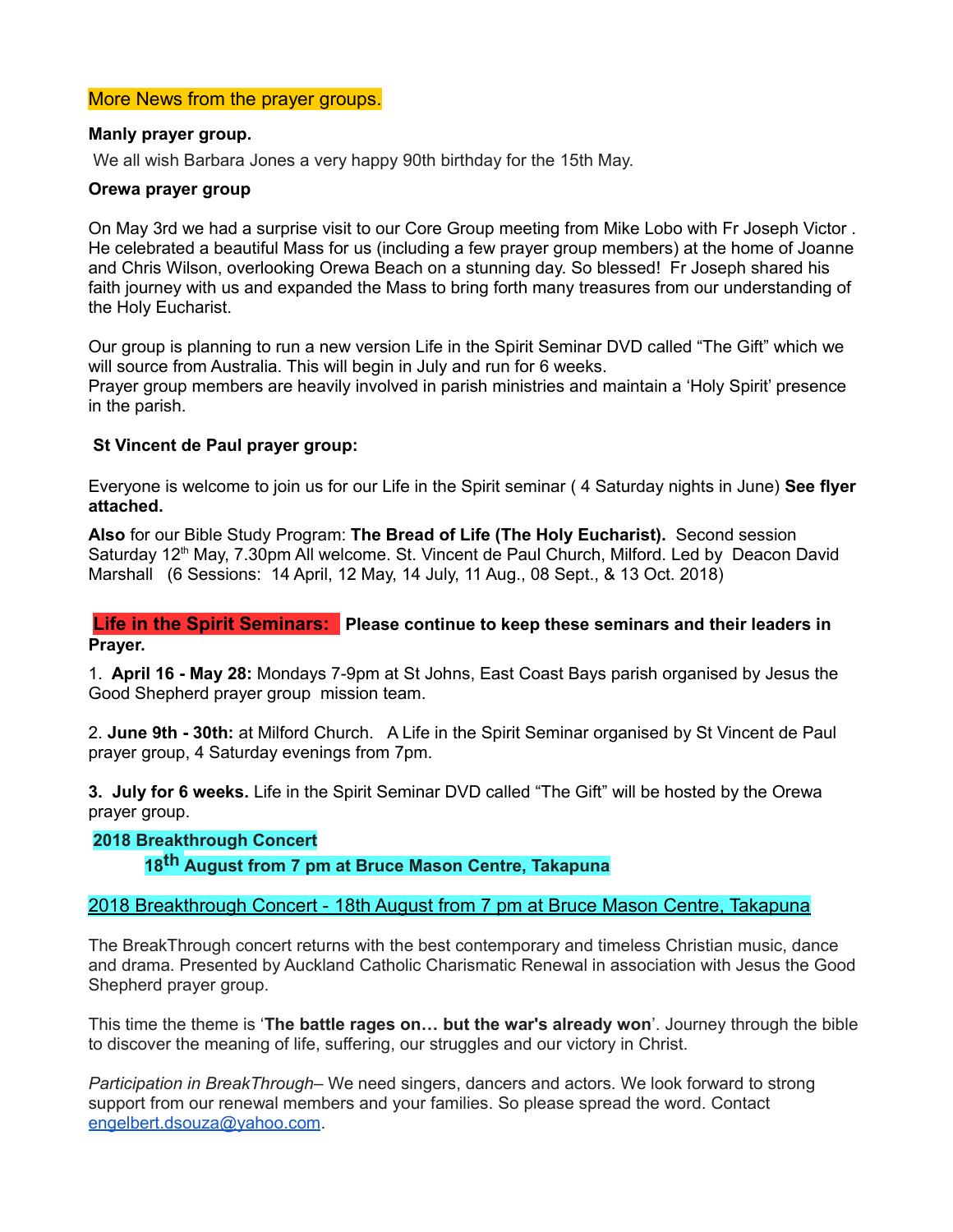*Sponsorship and donations*:Sponsorship form and cover letter are **attached**. Donations are welcome and needed for us to break even. You can make your donations to the ACCR account 03 0275 0340098 02. If you or someone you know could support or sponsor the Breakthrough Concert, please contact [engelbert.dsouza@yahoo.com](mailto:engelbert.dsouza@yahoo.com) or call Engelbert on 021 023 46853 We look forward to your strong support.

#### **From Josie Olsen, National CCR leader for intercession**

We are in a wonderful season, we are in the wind of change (John 3:8). The wind of the Holy Spirit is moving gently over our nation and fires are being lit. When God's wind blows no one can stop it. Remember Ezekiel, where it says can these bones live again, the answer is Yes!

Your intercession is essential for this move to continue.

 **Note:** If your intercessory group would find it helpful, Josie has put together some intercession guidelines (you may have your own guidelines) and a brief of the 9 choir of angels and how they can help in our intercession. Contact [aucklandccr@gmail.com](mailto:aucklandccr@gmail.com) if you would like a copy emailed to you.

# **International CCR update**

**EUCCRIL 307** - *A report of the Prophetic Consultation, Assisi March 2018. By Christof Hemberger To read this issue* [go](http://www.iccrs.eu/) to http://www.isidor.se/ccreurope/en-gb/documents/eng.aspx

# **EUCCRIL 308 - NEWS ABOUT THE NEW STATUTES OF THE INTERNATIONAL CATHOLIC CHARISMATIC RENEWAL**

**Some of you might have heard the news already: Pope Francis has decided the international Catholic Charismatic Renewal (CCR) will get a new recognition and new statutes next years.**

As you might know, the *International Catholic Charismatic Renewal Services* (ICCRS) exists to serve the CCR all over the world in its various dimensions. Next to ICCRS there is another international organisation *Catholic Fraternity of Charismatic Communities and Fellowships* (CF) that has papal recognition – besides further networks and ministries that do have a kind of international service to the CCR.

Pope Francis decided to bring all those services in and for the CCR into ONE SERVICE – so that the international CCR will be a much wider expression of unity. A new "umbrella" will be created that will have space for all (prayergroups, communities, networks, ministries, schools of evangelisation etc.).

Michelle Moran (former president of ICCRS) and Pino Scafuro (Vice-President of the Catholic Fraternity) have been entrusted by Pope Francis with the task to work on statutes for this new service to the worldwide CCR. This work now has been finished and the new statutes have been made public. You can find them also as [0440uk](http://www.stucom.nl/document/0440uk.pdf) on [www.stucom.nl.](http://www.stucom.nl/)

#### **What does this all mean to us?**

**The new service to the CCR will start at Pentecost 2019 and will be called CHARIS (***Catholic Charismatic Renewal International Service***). We will get an "International Service of Communion", a team of leaders representing the continental level as well as some international communities and networks. The "International Service of Communion" in a way will be similar to the "ICCRS-council", but wider as it will not only have continental representatives. On continental level we will get "Continental Services of Communion" that will have representatives of regions, communities and networks on continental level.**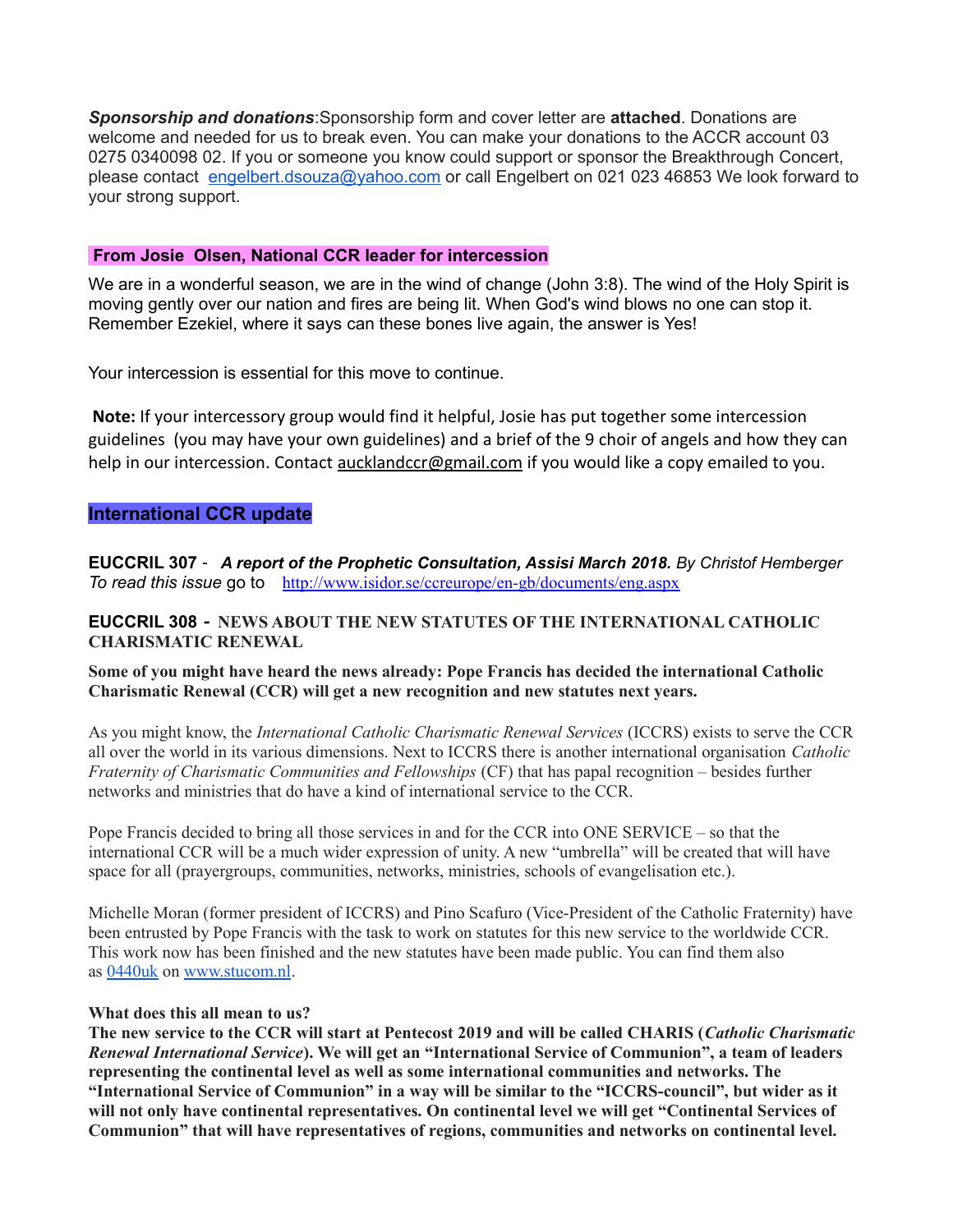**On national level we are asked to change our "National Service Committees" into "National Services of Communion": As it will be on the international and continental level, "National Services of Communion" shall be a sign of lived unity within the CCR and therefore have representatives / members coming from regions, prayergroups, communities and ministries.**

**Leaders of "National Services of Communion" and representatives of international networks and ministries are invited to a General Assembly that is electing a General Moderator (chairperson) for the CCR on world level.**

# **CHARIS will provide an international office in the Vatican.**

The CCR from next year on will not be a "private association of faithful" any more, but a "public juridical personality according canons 116-123 of the Code of Canon Law".

# **ICCRS and the Catholic Fraternity?**

The tasks and the service of ICCRS and the CF (including the international office) will be continued by CHARIS. In that way ICCRS and the CF will cease as organisations, but not as service to the CCR.

As you can see we are in a very interesting time of change. We encourage you all to study the new statutes and explanations about CHARIS – and to keep the transformation in your prayers!

Christof Hemberger Chairman European Subcommittee of ICCRS

*(This issue [is](http://www.iccrs.eu/) also available on* [http://www.isidor.se/ccreurope/en-gb/documents/eng.aspx\)](http://www.isidor.se/ccreurope/en-gb/documents/eng.aspx)

# Whats happening in NSW: See their May newsletter attached

# **ACCR Prayer intentions**

Service group Diana Ingle, National Service Committee and all CCR Leaders For the intentions of ISAO and ICCRS New members for Service Group Life in the Spirit seminars Prayer group leaders and prayer group initiatives For all members of the renewal who are sick Youth, particularly those involved in CCR Conversion of ISIS leaders and members Persecuted Christians

# Regular events

Prayer groups: See website for meeting places and times. **[http://www.catholiccharismatic.org.nz](http://www.catholiccharismatic.org.nz/)**

# 2017 -2018 Schools of Discipleship

**New school to begin soon:** at Maria Assumpta, **Beach Haven Parish**.